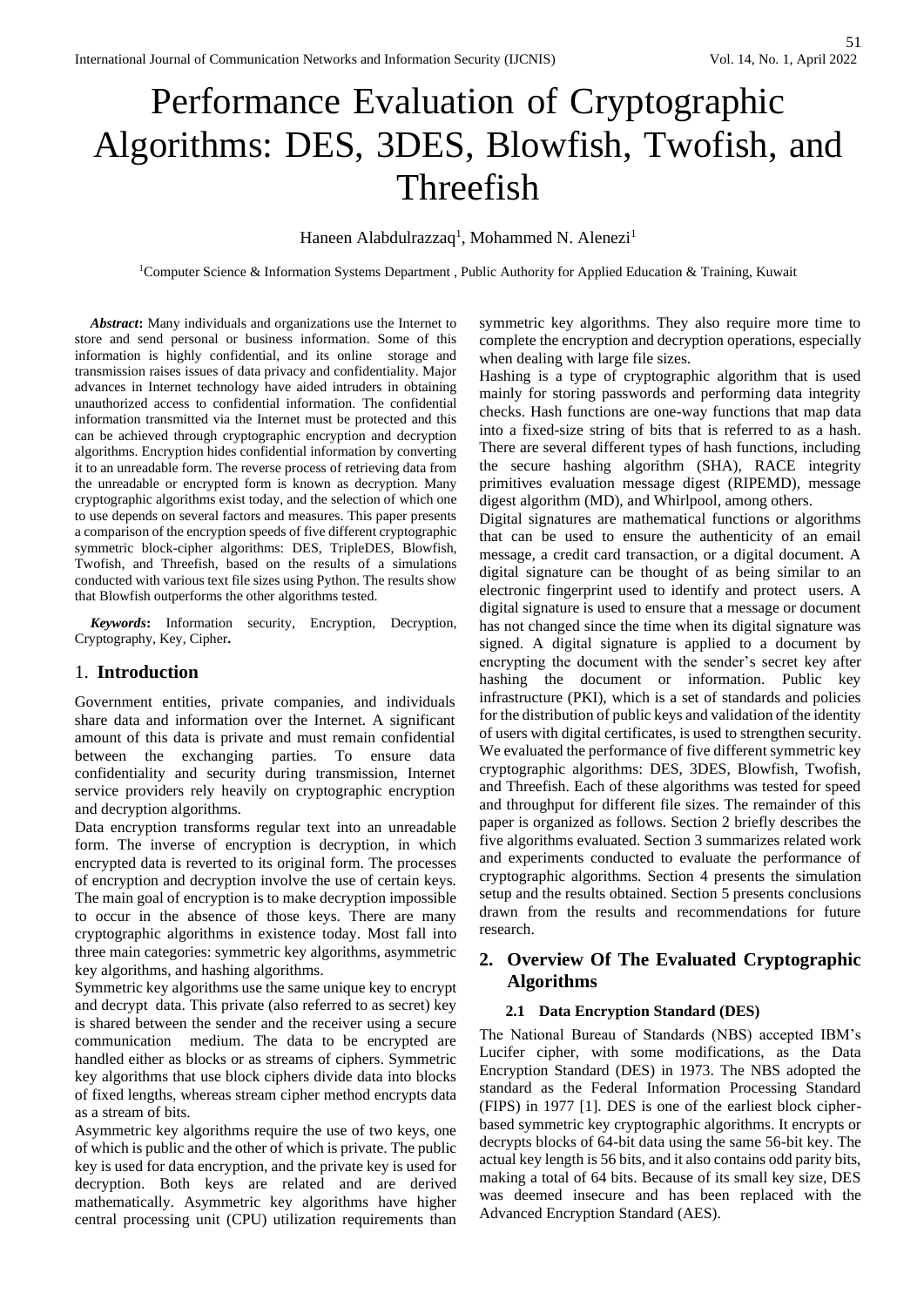52

The DES algorithm encrypts or decrypts data in 16 Feistel rounds of operation and two permutations (P-boxes): an initial permutation and a final one. At each round, the algorithm uses different key combinations obtained from the original 56-bit key. There are 256 possible combinations for the given key. Figure 1 shows the working structure of the DES algorithm.



**Figure 1.** General structure of DES [\[2\]](https://docs.google.com/document/d/14tj-UuDWYA8x6Q7LU6zaBB_e9k5yqx-t/edit#heading=h.4f1mdlm)

The initial and final permutations are keyless operations. In the initial permutation, the first bit of input is overwritten by the 58th bit, the second bit is overwritten by the 50th bit, and so on. Table I lists the permutation rules for 64-bit data. Notice that after the initial permutation, the first bit of input is in the 40th position, and this becomes the first position in the final permutation [3]. The two permutations are inverses of each other. The purpose these permutations serve has not been revealed by the algorithm's designers.

| Initial Permutation     | <b>Final Permutation</b> |  |  |
|-------------------------|--------------------------|--|--|
| 58 50 42 34 26 18 10 02 | 40 08 48 16 56 24 64 32  |  |  |
| 60 52 44 36 28 20 12 04 | 39 07 47 15 55 23 63 31  |  |  |
| 62 54 46 38 30 22 14 06 | 38 06 46 14 54 22 62 30  |  |  |
| 64 56 48 40 32 24 16 08 | 37 05 45 13 53 21 61 29  |  |  |
| 57 49 41 33 25 17 09 01 | 36 04 44 12 52 20 60 28  |  |  |
| 59 51 43 35 27 19 11 03 | 35 03 43 11 51 19 59 27  |  |  |
| 61 53 45 37 29 21 13 05 | 34 02 42 10 50 18 58 26  |  |  |
| 63 55 47 39 31 23 15 07 | 33 01 41 09 49 17 57 25  |  |  |

**Table 1.** Permutation Table

The working of DES is based primarily on the substitution and transposition that are performed at each round. The resultant permuted block obtained after the initial permutation is divided into left and right sub-blocks, each 32 bits in size. Figure 2 illustrates the operations performed by DES.

The core of a DES-based algorithm is the DES function, which is shown in figure 3. The DES function takes the rightmost 32 bits of data (Rn) and 48-bit key as inputs and produces 32-bit output. The expansion D-box takes 32-bit input and converts it into 48 bits for XORing with a 48-bit key. The input data are first divided into eight subsections of four bits each, using a predetermined rule. The four bits are then expanded to six bits in such a way that the first bit is the

fourth bit of the previous section, the next four bits are the same as the input four bits, and the last bit is the first bit of the next section. The resultant 48 bits are XORed with the key and then pass through the S-Boxes, which take 48-bit input and produce 32-bit output. Each S box takes six bits of data and outputs four bits of data.<br>32 bits



**Figure 3.** The working of DES F Function [5]

The round key generator generates sixteen distinct 48-bit keys for every 16 rounds from the 56-bit cipher key. The DES algorithm has several modes of operation, including the Electronic Code Book (ECB), Cipher Block Chaining (CBC), and Cipher Feedback (CFB) modes.

#### **2.2 Triple Data Encryption Standard (3DES)**

Triple DES, or 3DES as it is commonly known, was first published in 1998 [6]. It is also a block cipher-based symmetric algorithm, in which each 64-bit block of plaintext undergoes a DES cipher three times to enhance the security of the DES algorithm [7]. Separate 64-bit keys are used for each DES application. Triple DES enhances security but makes the encryption process three times slower than that of DES. The working of 3DES is illustrated in Figure 4.

3DES operates in four modes: DES-EEE3, DES-EDE3, DES-EEE2, and DES-EDE2. In DES-EEE3 and DES-EEE2, plain text undergoes DES encryption three times, using three different keys and two different keys, respectively. DES-EDE3 is performed in such a way that it undergoes DES encryption, then DES decryption, and finally DES encryption, using three keys. DES-EDE2 follows the same operation sequence as DES-EDE3 but uses only two keys.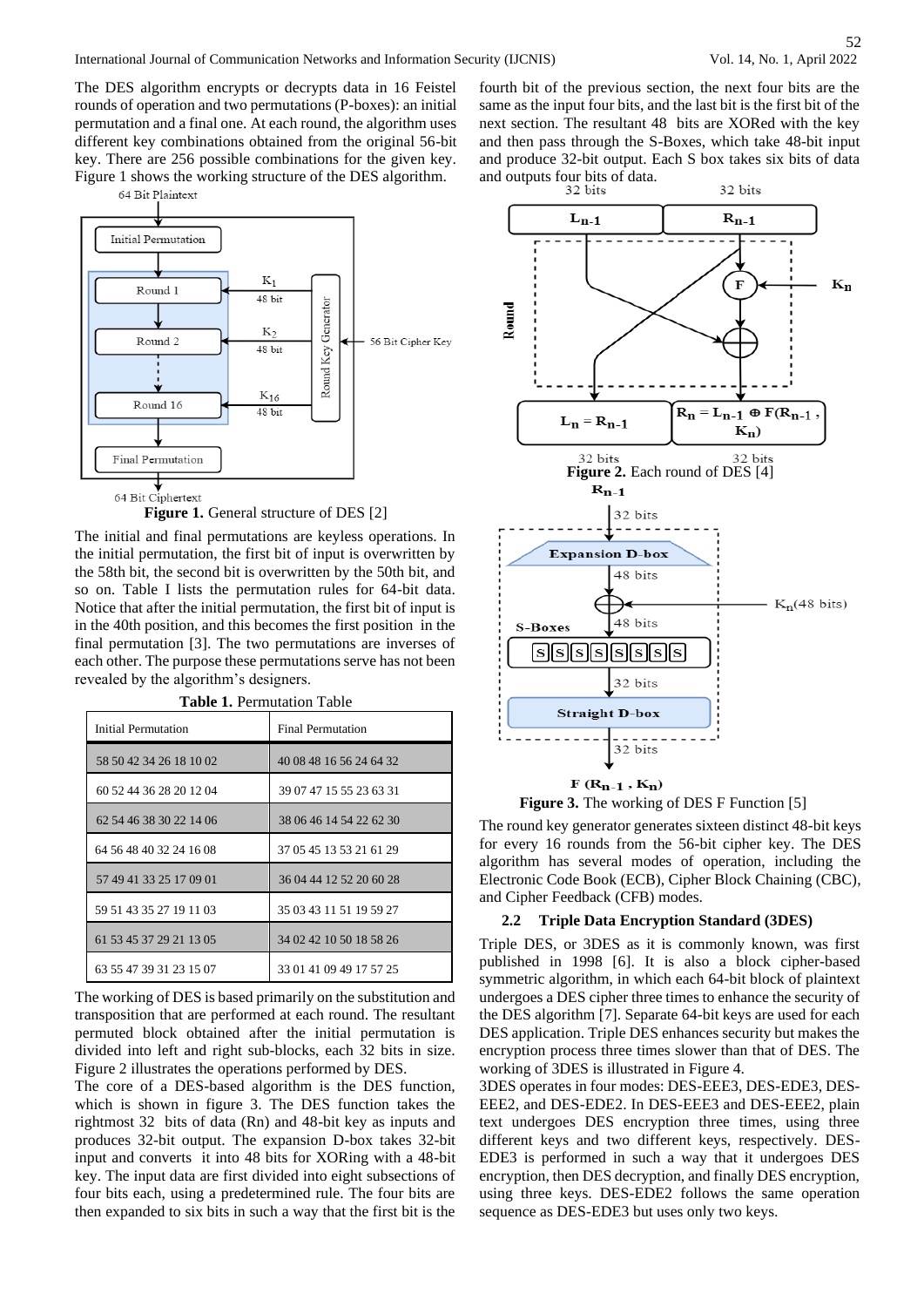



#### **2.3 Blowfish**

Blowfish was designed and published in 1993 by Bruce Schneier. It is a good alternative to the existing encryption algorithms because it is an unpatented, freely available fast algorithm [6]. It is a symmetric block cipher-based algorithm that encrypts a block 64 bits in size. Blowfish uses variablelength keys varying in size from 32 bit to 448 bits. Blowfish is a Feistel cipher that encrypts data in 16 rounds of operations, as shown in Figure 5 [1]. Blowfish is considered secure and can be implemented easily.

The original plaintext  $(E)$  is divided into  $LE_0$  and  $RE_0$ , each of which is 32 bits in size. Blowfish also has a P-array containing 18 subkeys, with each array element 32 bits in size. In each round, the inputs (LE and RE) passed to the next round are calculated using equations 1 and 2.

$$
LE_n = LE_{n-1} \oplus EP_n
$$
  
\n
$$
RE_n = Fn(LE_n) \oplus RE_{n-1}
$$
\n(1)  
\n(2)



**Figure 5.** The working of Blowfish [1]

RE and LE are swapped before the next round is started. After 16 rounds of this repeated step, the final ciphertext can be formed by combining LE17 and RE17. Once the final round has been completed, LE16 and RE16 are again swapped to undo the effect of the last swapping. LE17 is

calculated by XORing LE16 with EP18, and similarly, RE17 is calculated by XORing RE16 with EP17 [1] [3].

The Blowfish function Fn consists of four key-dependent substitution boxes (S-boxes), each of which can take 8-bit data as input and produce 32-bit data as output, as shown in Figure 6. Each time the Blowfish function is applied, it divides the LE into four subsets of 8-bit data, which are given to the corresponding S-Boxes. The output of each S-Box is taken and combined as shown in Figure 6.



**Figure 6.** The Blowfish F Function [9, 10]

#### **2.4 Twofish**

Twofish is a highly flexible and secure 128-bit symmetric block cipher based cryptographic algorithm. It has a 16-round Feistel structure, as do DES and Blowfish. Twofish uses variable-length keys of sizes 128, 192, and 256 bits. Half of each key is worked as an actual cipher key, and the other half is used to modify the encryption algorithm [10]. The algorithm uses a bijective F function consisting of four key-dependent 8-by-8 S-boxes, a fixed 4-by-4 maximum distance separable (MDS) matrix, a pseudo-Hadamard transform (PHT), bitwise rotations, and a well-designed key scheduler [11], as shown in Figure 7. 128-bit plain text is split into four subsections of 32 bits each. These four subsets undergo an initial whitening phase with four subkeys. In the whitening step, the XOR operation is performed with the corresponding key.



**Figure 7.** Block diagram of Twofish [11]

The core of Twofish is the g function, which contains the Sboxes and MDS matrix. The actual working of each round of Twofish is shown in Figure 8. Each input of its g function is further divided into four, each subset runs through its S-box, and the output is combined in an MDS matrix. The resulting 32-bit matrix is the output of the g function. The output of both g functions is further combined using PHT.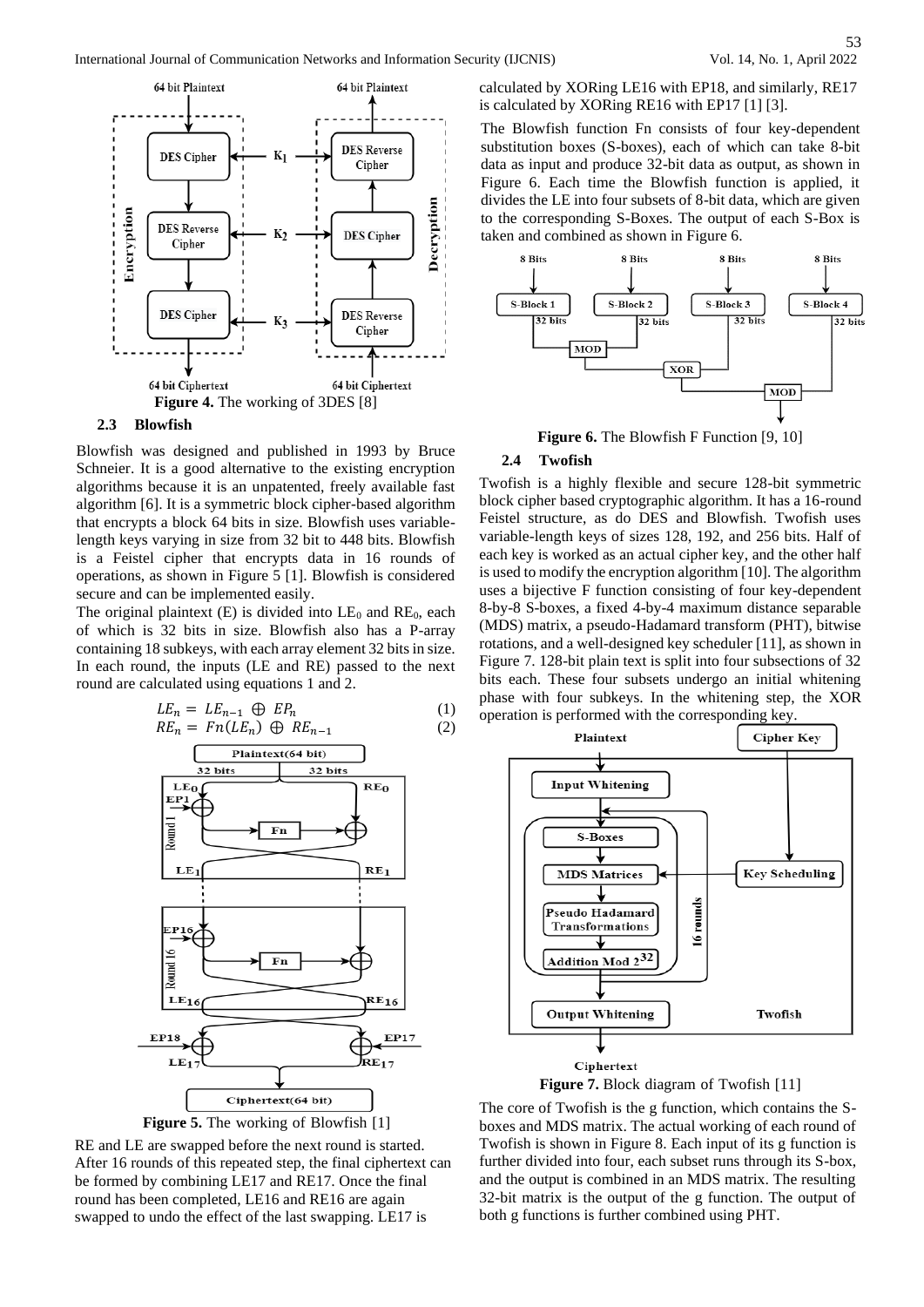

**Figure 8.** The Working of Twofish [10]

Twofish can run easily on smaller processors, such as smart cards, and can be embedded in hardware. It is one of the license-free and unpatented encryption mechanisms available, and it can be customized [12].

#### **2.5 Threefish**

Threefish is a tweakable symmetric block cipher-based cryptographic algorithm that takes an additional tweak value of 128 bits for all block sizes along with the plaintext and actual key value. This unique tweak value is used to encrypt the data. The key and block sizes in Threefish are equal. Threefish can encrypt data blocks that are 256 bits, 512 bits, or 1024 bits in size, using a key of equal size. It typically takes 72 rounds to perform encryption for data blocks that are 256 or 512 bits in size. In the case of a 1024-bit block, however, it takes 80 rounds of operation to produce ciphertext. To avoid timing attacks, Threefish does not utilize S-boxes or any other table lookups [13]. Threefish encryption uses three types of operations: addition, XOR, and rotations.



**Figure 9.** First Four Round Operations of the Threefish-256 Cipher [14]

Figure 9 illustrates the first four rounds of a Threefish-256 cipher. One subkey is generated after every four rounds. At each round, the word permutation is the same, and rotations are constant in the consecutive eight rounds. The key schedule consists of a key and a tweak value, and it generates subkey values [14]. Threefish-256 consists of 72 rounds with two mix operations followed by a permutation in each round. Threefish-512 consists of 72 rounds with four mix operations in each round, and Threefish-1024 has 80 rounds with eight mix operations in each round. Threefish is considered a wideblock cipher algorithm because it works on blocks larger than 128 bits.

#### **2.6 Modes of Block Cipher based encryption**

Symmetric key encryption uses the same key for encrypting and decrypting data blocks. Multiple blocks encrypted using the same key can weaken the encryption process, and intruders can hack a message if it contains similar blocks of data. To handle this issue of generating identical ciphertext from identical plaintext, extra input is introduced to each block of encryption. This idea of adding plaintext and ciphertext from the previous block is known as a block cipher mode of operation. Several block cipher modes exist today to enhance the security of symmetric key cryptographic algorithms, including the Electronic Code Book (ECB), Cipher Block Chaining (CBC), Propagating or Plaintext Cipher Block Chaining (PCBC), Cipher Feedback (CFB), Output Feedback (OFB), and Counter (CTR). Each of these modes has its own advantages and disadvantages, as summarized below.

#### *2.6.1 Electronic Code Book (ECB)*

ECB is a straightforward mode in which each block is encrypted separately. The plaintext is divided into n-bit blocks, and each block is encrypted in any order. Decryption can also be performed individually without consideration of the order. The main advantages of ECB mode are that it is fast and easy to implement, no data synchronization is needed; encryption and decryption can be done in parallel, and singlebit errors only affect the corresponding block. However, ECB can be easily deciphered and subjected to substitution attacks [15].

#### *2.6.2 Cipher Block Chaining (CBC)*

CBC mode introduces a degree of randomness to avoid attacks due to determinism. The plaintext is split into n-bit blocks, and each block is XORed with the ciphertext block of the previous block, except for the first block. The first block is XORed with a random initialization vector (IV) of the same length as the plaintext. IV is a number used only once (nonce) that can be generated using a random number generator or counter. The retrieval of plaintext from ciphertext is almost impossible in the case of a single-bit error in plaintext. In contrast, a single-bit error in the ciphertext would affect only two subsequent plaintext blocks. Encryption and decryption cannot be done in parallel because the ciphertext of each block affects the next block's encryption.

#### *2.6.3 Plaintext Cipher Block Chaining (PCBC)*

PCBC mode is similar to CBC mode in that it combines the plaintext and ciphertext current block with the plaintext of the next block. In addition, a single-bit transmission error will damage an entire block of data, preventing retrieval of the plaintext.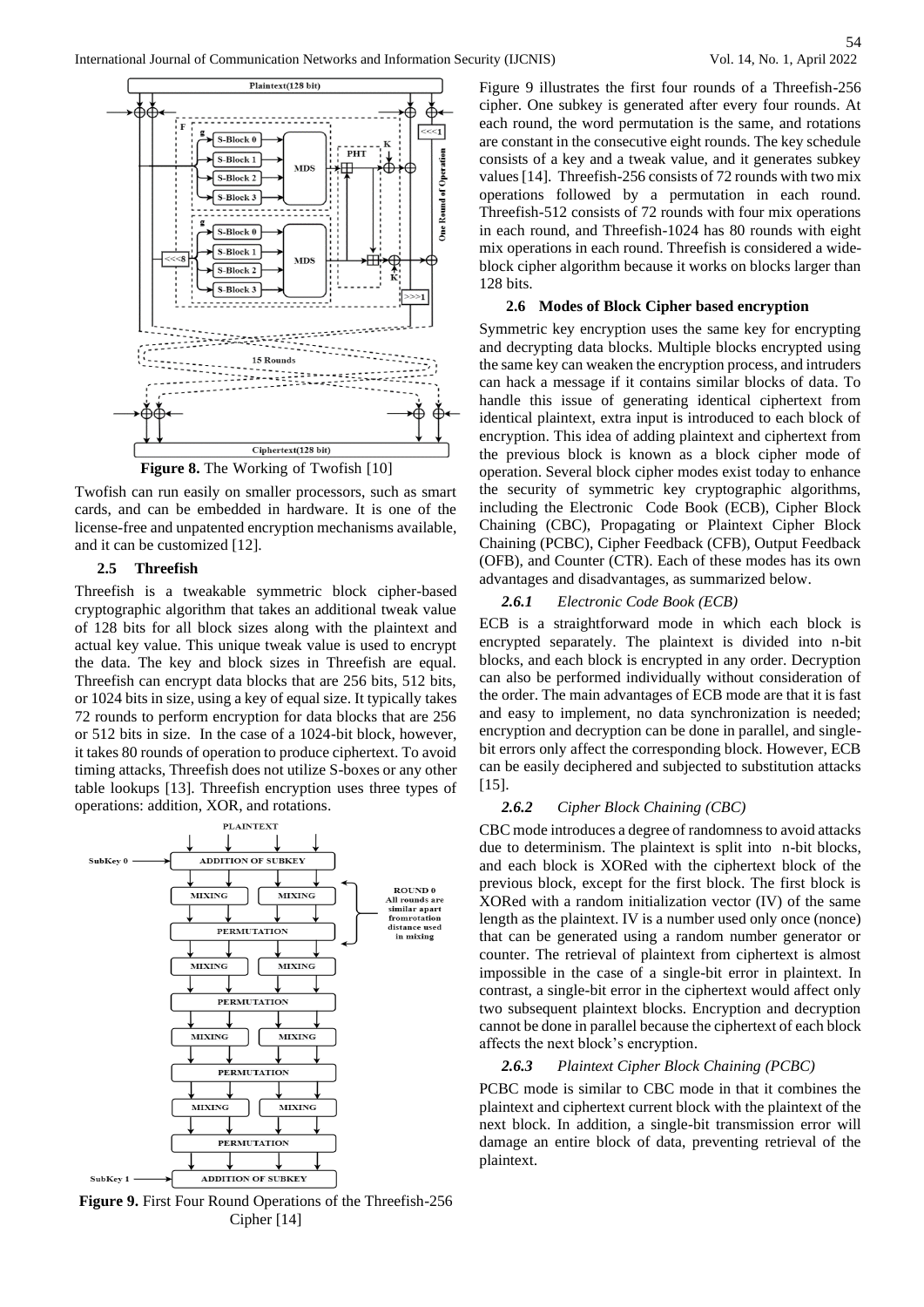International Journal of Communication Networks and Information Security (IJCNIS) Vol. 14, No. 1, April 2022

## *2.6.4 Cipher Feedback (CFB)*

CFB mode works in a manner similar to a stream cipher, in which the plaintext of the current block is combined with the ciphertext of the previous block. In CFB mode, the same encryption procedure is used for both encryption and decryption. An initialization vector is XORed with the plaintext of the first block to produce the ciphertext. Parallelization is possible for decryption but not encryption. In this mode as well, a single-bit error in the plaintext will damage the entire ciphertext, but similar errors in the ciphertext will only affect the two subsequent blocks.

## *2.6.5 Output Feedback (OFB)*

The working of OFB is similar to CFB. The n-bit plaintext in each block is XORed with the previously generated ones from the block cipher, except for the first block. The first block is XORed with the externally supplied initialization vector (IV). Encryption and decryption proceed in the same manner. The effect of one XOR nullifies another XOR. The feedback to each block can be performed before the actual plaintext. Parallelization of encryption and decryption is not possible. A single-bit error affects only the corresponding plain or ciphertext.

## *2.6.6 Counter (CTR)*

The counter mode, like a stream cipher, encrypts data using an additional input that is a combination of an increasing counter and a nonce value. The nonce initial vector's length is less than the block length, and the counter is normally initialized as 0. This mode has been widely adopted because of its effectiveness. In counter mode, encryption and decryption are performed in parallel.

## *2.6.7 Encrypt-Authenticate-Translate (EAX)*

EAX is a mode proposed by Mihir Bellare, Phillip Rogaway, and David Wagner for solving the problem of authenticated encryption with associated data (AEAD) [16]. EAX follows a two-pass scheme in which encryption and authentication are done independently of one another. In EAX mode, only the encryption functionality of the block cipher is used [17].

# **3. Related Work**

Security becomes a primary criterion in the development of information technology and the Internet. Users need to keep their information safe and secure in storage and/or transmission. Service providers ensure security through data encryption and decryption. There are a variety of encryption and decryption algorithms available to protect the data. Users and service providers need to select encryption algorithms based on their needs. Each algorithm has its advantages and disadvantages. Our primary concern is choosing a suitable algorithm for a particular situation. Various studies have been done to compare the performance of encryption algorithms based on multiple parameters.

Bhanot and Hans [13] evaluated the performance of various symmetric and asymmetric cryptographic algorithms to identify the best algorithm among them. The authors analyzed the strengths and weaknesses of ten algorithms based on parameters such as the development, key length, number of rounds needed for encryption and decryption, block size, various types of attacks found, level of security, and encryption speed. The strength of each algorithm was found to depend on the parameters chosen and the situation. The authors shortlisted Blowfish and ECC for their speed and security. Among these algorithms, Blowfish had not been broken yet, whereas ECC had successfully been broken. Wahid et al. [18] analyzed the performance of the DES, 3DES, AES, RSA, and Blowfish encryption algorithms to assess their performance, strengths, and weaknesses. They analyzed these algorithms based on various parameters, such as memory, time, and attacks. Blowfish outperformed the other algorithms in terms of memory, time, and level of security. AES was found to be the best algorithm in terms of confidentiality and integrity.

Tyagi and Ganpati [19] performed a theoretical analysis of the most popular cryptographic algorithms: DES, 3DES, AES, and Blowfish. They analyzed the performance of these block cipher-based symmetric key cryptographic algorithms with respect to various parameters, such as speed, block size, security against attacks, confidentiality, throughput, power consumption, and key size, among others. Blowfish outperformed the other three algorithms in terms of encryption or decryption time and throughput, whereas 3DES exhibited the poorest performance. Princy [20] assessed the performance of AES, DES, 3DES, Blowfish, RC4, and RC6 in terms of processing time and required number of rounds. Blowfish was found to provide higher security and privacy, even for an unsecured transmission channel. The results of the study also showed that the effectiveness of Blowfish could be increased by increasing the key length from 128 bits to 448 bits.

Mathur and Kesarwani [21] evaluated the performance of six widely used cryptographic algorithms( DES, 3DES, AES, RC2, RC6, and Blowfish) with respect to various parameters, including key length, encoding method, data type, and packet size. They evaluated the performance of these algorithms using both hexadecimal base encoding and base-64 encoding. The study results confirmed that the encoding technique has no impact on the performance. Blowfish performed better than all of the other algorithms under study in several respects. They performance of the algorithms in image encryption was also evaluated. RC2, RC6, and Blowfish were found to have significant difficulties in handling image encryption. The time and power consumption were found to increase with increasing key length. Nema and Rizvi [22] studied the performance of several available cryptographic algorithms (DES, 3DES, AES, Blowfish, Twofish, Threefish, RC2, RC4, RC5, and RC6) with respect to factors such as throughput, scalability, security, memory usage, power consumption, speed, and flexibility. Each of the algorithms was found to have advantages and disadvantages, depending on the purpose of the encryption and the parameters under consideration. Based on the study results, the researchers recommended that a user select the algorithm best suited for the application and the user's concerns. If the user's concerns are security, flexibility, memory usage, and encryption performance, then Blowfish is the best choice.

Nadeem and Javed [23] compared the performance, including the encryption speed, of the DES, 3DES, AES, and Blowfish algorithms for various input file contents and lengths and different hardware platforms. These block cipher-based symmetric algorithms were implemented using Java and were ranked in the following order of encryption speed: Blowfish, DES, AES, and Triple DES. Blowfish performed better than the other three algorithms in several respects. The encryption speeds of these algorithms increased with decreasing key length and increasing data block length, and while the security of each algorithm increased with increasing number of rounds, the encryption speed decreased. Alenezi et al. [24] compared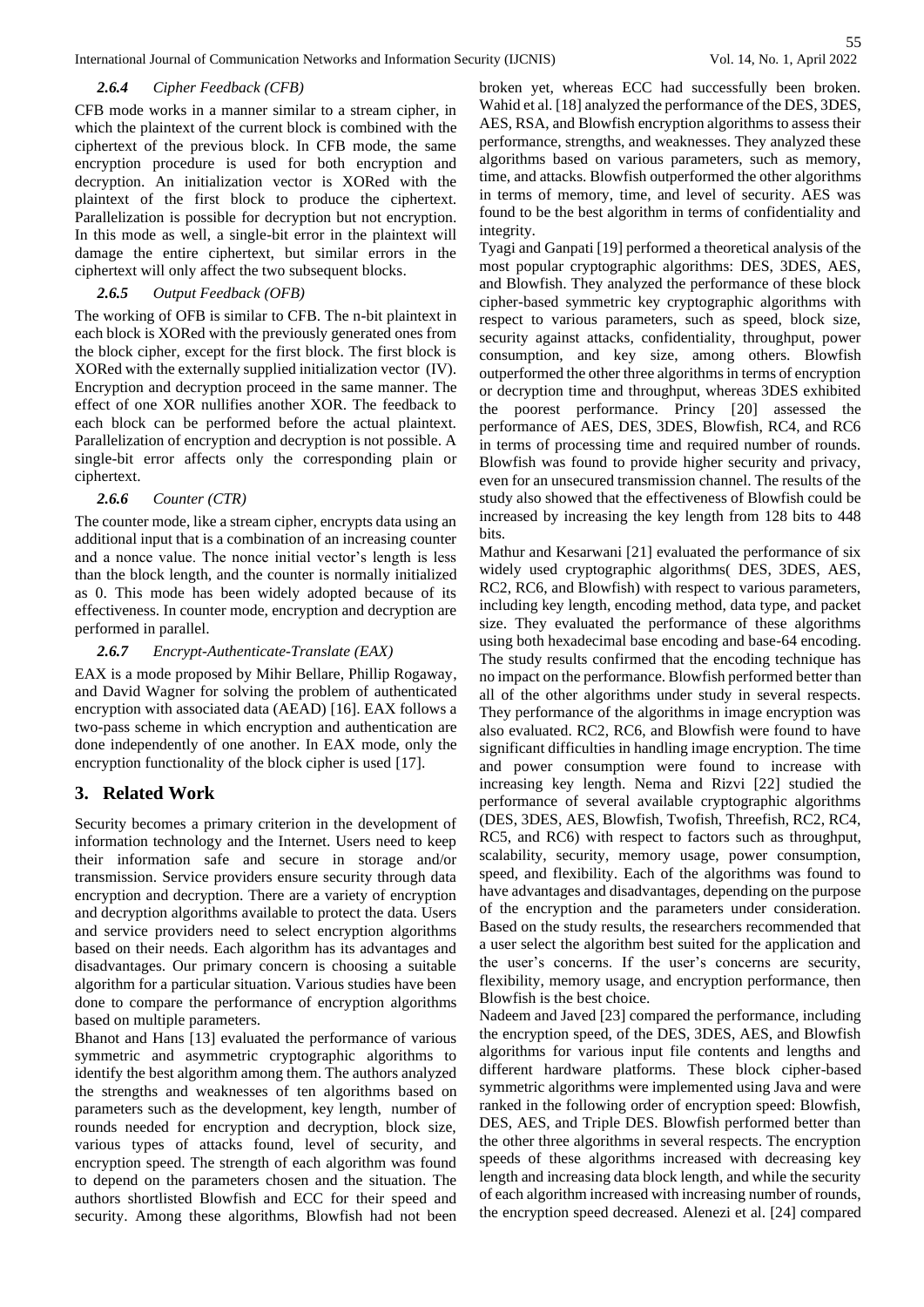and analyzed AES, Blowfish, DES, DESede, SEED, IDEA, RC2, RC4, RC6, SEED, and XTEA for encryption time, throughput, and CPU utilization. The results showed that AES was the better candidate in terms of performance as well as the level of security it provided.

Jeevalatha and SenthilMurugan [10] analyzed various encryption algorithms, such as AES, Blowfish, and Twofish, to identify the algorithm that provided the highest security using the least space and time. They examined various aspects of the design and performance of each algorithm. Their results showed that AES performed better than the other two algorithms. Gehlot [11] proposed a modification of the existing Twofish encryption algorithm. The suggested minimum-delay Twofish algorithm achieved better performance.

## **4. Performance and Analysis**

#### **4.1 Simulation and System Setup**

A performance simulation of the algorithms described in section 2 was performed using the Python programming language. The Crypto.Cipher package from Pycryptodome.org was used. This is a self-contained cryptographic library for Python that includes implementations of the DES, 3DES, and Blowfish cryptographic algorithms [25]. For the Twofish algorithm, an implementation found in Python called twofish was used [26]. The Threefish cryptographic algorithm's implementation was carried out using the Python package Pyskein-1.0 [27].

The encryption speeds of the five cryptographic algorithms were tested using generated text files 1 Mb, 5 MB, 10 Mb, 50 MB, and 100 MB in size. For the DES algorithm, the key size used in the simulation was 64 bits. For the 3DES, Blowfish, and Twofish algorithms, the key size used in the simulation was 128 bits. For the Threefish algorithm, the key size was 256 bits , and the tweak size was 128 bits. The EAX mode was used in the simulations with the DES, 3DES, and Blowfish algorithms. No operating mode was used in the simulations with the Twofish and Threefish algorithms.

The simulations were executed on a computer with a 64-bit Microsoft Windows 10 Pro operating system. The computer's CPU has two Intel™ processors running at 2.927 GHz and 64 GB of RAM. The system has Python version 3.10 installed.

#### **4.2 Results and Discussion**

The simulation results for the five algorithms are shown in Figures 10 through 14. Figure 15 shows a comparison of the performance of the algorithms tested. Table 2 lists the recorded speed, measured in seconds, for all of the algorithms. In the case of the 1-MB file, the DES algorithm's encryption speed was 0.042 s, second only to that of Blowfish. Figure 10 shows the encryption speed for the DES algorithm. The 3DES algorithm's encryption speed was 0.139 s for a file size of 1 MB and 11.973 s for 100 MB, as illustrated in Figure 11. The results for 3DES were well within expectations, in that its encryption speeds were approximately three times faster than the DES algorithm. Blowfish proved to have the fastest encryption speeds, encrypts a 100-MB text file in 3.193 s, for example. The encryption times for Blowfish are shown in Figure 12. The encryption times for Twofish included 0.514 s for a 1-MB file and 51.886 s for a 100-MB file. According to the simulation results, Twofish was the slowest of the five algorithms tested, as shown in Figure 13. The Threefish algorithm achieved relatively fast encryption speeds, given the complexity of the algorithm and the key size used. Figure 14 illustrates the encryption speeds for the Threefish algorithm.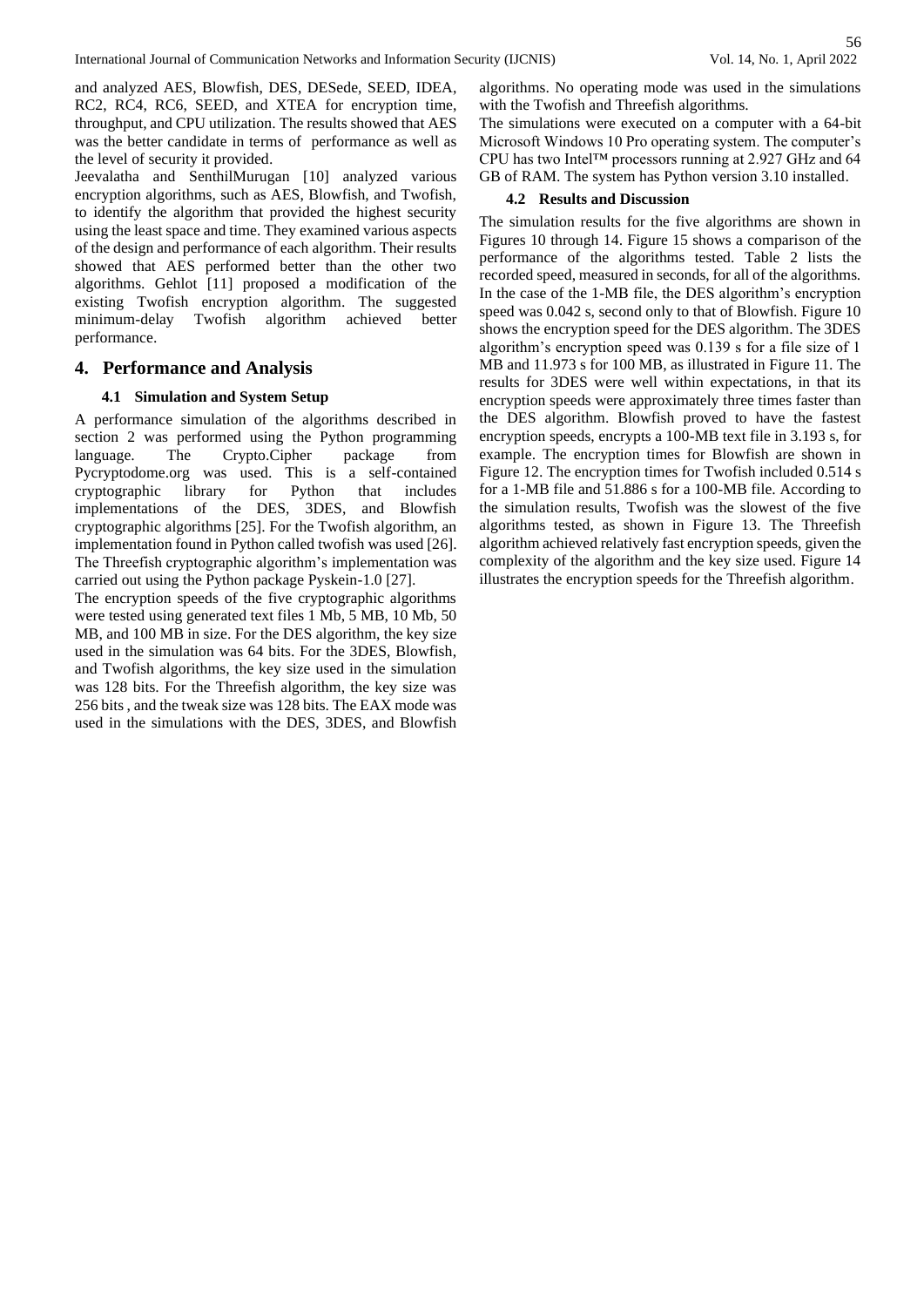





**Figure 11.** Encryption speed for 3DES algorithm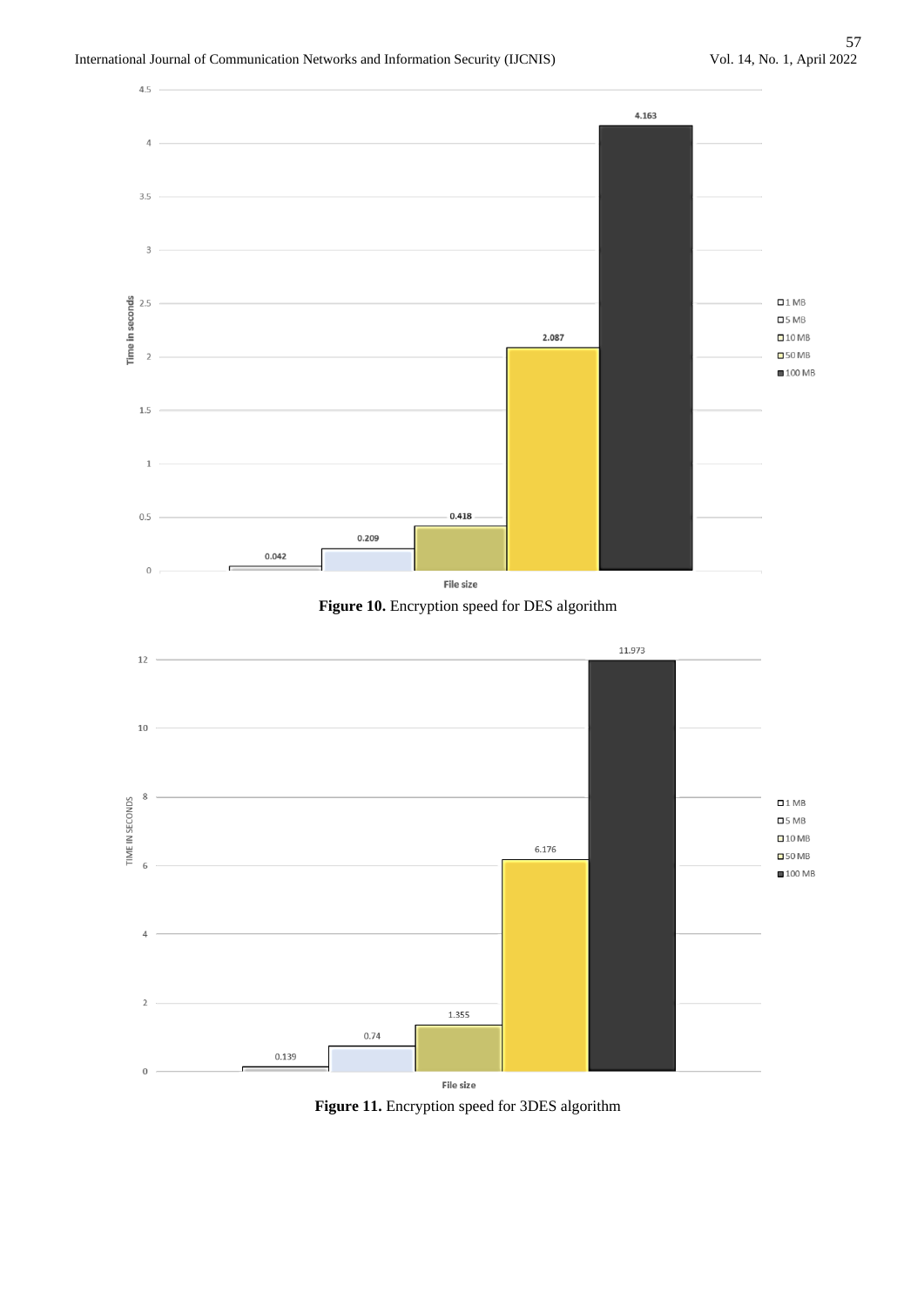

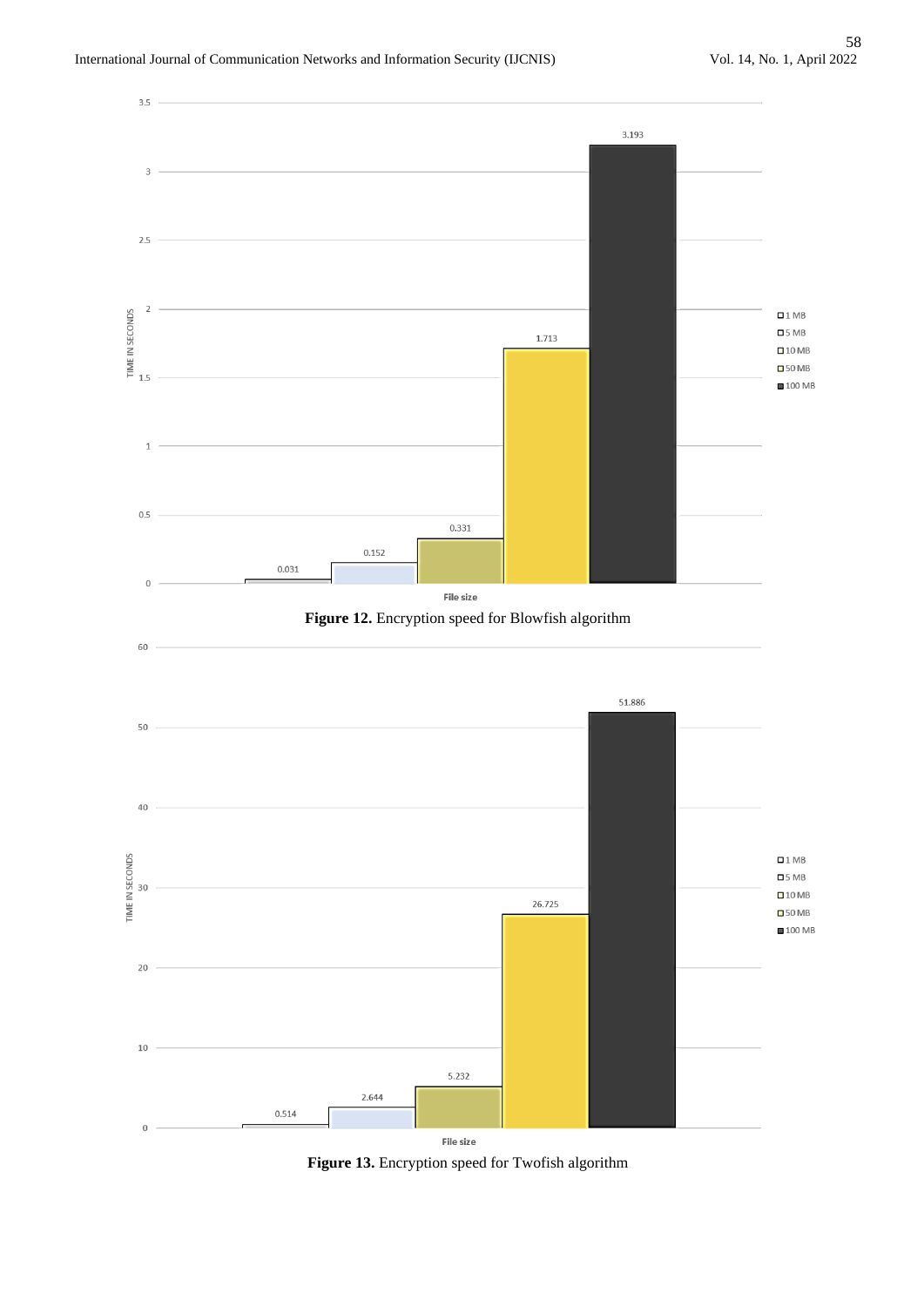





**Figure 15.** Comparison of encryption speed for DES, 3DES, Blowfish, Twofish, and Threefish.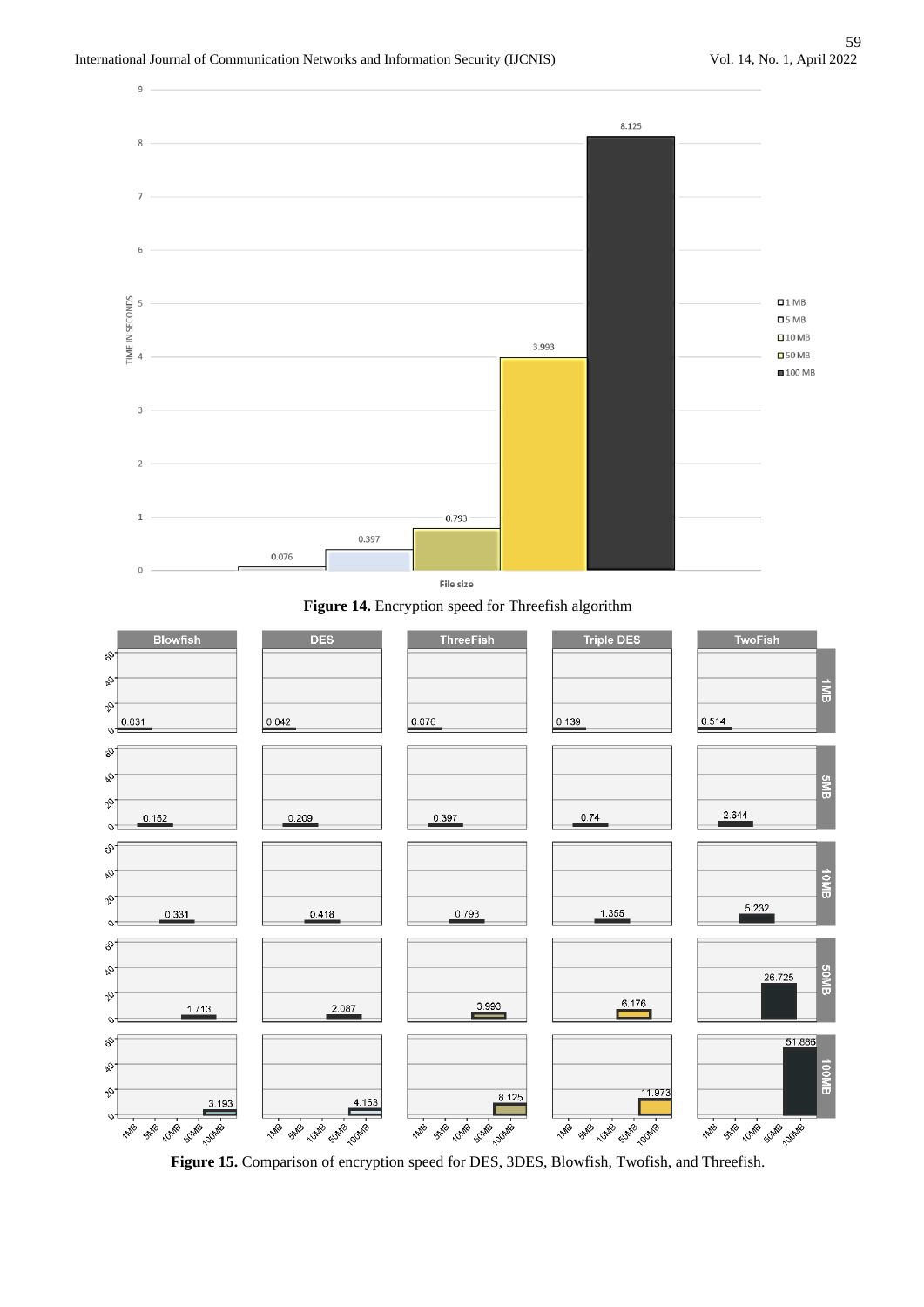| Algorithm  | Key size in bits | 1 MB  | 5 MB  | 10MB  | 50 MB  | 100 MB |
|------------|------------------|-------|-------|-------|--------|--------|
| <b>DES</b> | 64               | 0.042 | 0.209 | 0.418 | 2.087  | 4.163  |
| 3DES       | 128              | 0.139 | 0.74  | 1.355 | 6.176  | 11.973 |
| Blowfish   | 128              | 0.031 | 0.152 | 0.331 | 1.713  | 3.193  |
| Twofish    | 128              | 0.514 | 2.644 | 5.232 | 26.725 | 51.886 |
| Threefish  | 256              | 0.076 | 0.397 | 0.793 | 3.993  | 8.125  |

**Table 2.** Comparison of Encryption Time Measured in Seconds

The results show that the Blowfish algorithm is the fastest in terms of encryption. It should be noted that these results pertain to the particular experimental setup and the algorithm packages as described in IV-A. DES, 3DES, and Blowfish were tested in EAX operating mode. Applying other modes of operation may yield slightly different results. Twofish and Threefish are tested without a mode of operation. For realworld applications, an operating mode such as CBC or CTR is highly recommended by the twofish Python library author. With regard to Threefish algorithm, not all modes of operation may work, as many of the standard modes offer incomplete support for wide-block cipher algorithms [28]. Therefore, choosing an appropriate mode of operation for the Twofish and Threefish algorithms, as well as the rest of the algorithms, is left to the discretion of the user, depending on the requirements of the application.

# **5. Conclusion and Future Work**

In this research, we compared the encryption speeds of five symmetric key algorithms: DES, 3DES, Blowfish, Twofish, and Threefish. The results show that Blowfish outperforms the other algorithms tested. These results should be interpreted in light of the particular experimental setup used and nature of the implementations, as described earlier. Potential users of cryptographic algorithms should consider several factors not just encryption speed—before deciding on an algorithm to employ. Factors such as the type and size of file, the system in which the cryptographic algorithm will be executed, and the level of security needed must all be taken into consideration before a decision is made. Several algorithms, including DES, have been proven to be vulnerable to attacks and therefore might not be suitable for use when highly confidential data is at stake.

In future work, we would like to investigate the algorithms we tested with respect to several performance measures other than encryption speed. We would also like to test the performance of various encryption algorithms using different file types, such as images, audio, and video files. Finally, we would like to explore the effects of particular implementations of cryptographic algorithms on encryption speed, as well as on other performance measures.

# **References**

- [1] M. Mushtaq, S. Jamel, A. Disina, Z. Pindar, N. Shakir, and M. Mat Deris, "A survey on the cryptographic encryption algorithms," International Journal of Advanced Computer Science and Applications, Vol. 8, No. 11, pp. 333–344, 2017.
- [2] A. Shorman and M. Qatawneh, "Performance improvement of double data encryption standard algorithm using parallel computation," International Journal of Computer Applications, vol. 179, No. 25, pp. 1–6, 2018.

[3] A. Kahate, Cryptography and Network Security. Tata Mcgraw-Hill Publishing Company Limited, 2003. [Online]. Available:

https://books.google.com.kw/books?id=SWbn3lBe2FcC

- [4] H. Zodpe and P. Wani, "Design and implementation of algorithm for des cryptanalysis," International Conference on Hybrid Intelligent Systems (HIS), pp. 278–282, 2012, India.
- [5] B. J. Saha and K. Kabi, "Digital image encryption using ecc and des with chaotic key generator," International Journal of Engineering Research & Technology (IJERT), Vol. 2, No. 11, pp. 2593–2597, 2013.
- [6] P. Patil, P. Narayankar, D. Narayan, and S. M. Meena, "A comprehensive evaluation of cryptographic algorithms: Des, 3des, aes, rsa and blowfish," Procedia Computer Science, Vol. 78, pp. 617–624, 2016.
- [7] M. Panhwar, S. Ali Khuhro, G. Panhwar, and K. Ali, "Saca: A study of symmetric and asymmetric cryptographic algorithms," IJCSNS International Journal of Computer Science and Network Security, Vol. 19, No. 1, pp. 48-55, 2019.
- [8] C. Rahmad, K. Arai, A. Prasetyo, and N. Arizki, "Noble method for data hiding using steganography discrete wavelet transformation and cryptography triple data encryption standard: Des," International Journal of Advanced Computer Science and Applications, Vol. 9, No. 11, pp. 261-266, 2018.
- [9] R. Patel and P. Kamboj, "Security enhancement of blowfish block cipher," International conference on smart trends for information technology and computer communications, pp. 231–238, 2016, India.
- [10] E.Jeevalatha and S.SenthilMurugan, "Evolution of aes, blowfish and two fish encryption algorithm," International Journal of Scientific and Engineering Research, Vol. 9, No. 4, pp. 115-118, 2018.
- [11] P. Gehlot, S. R. Biradar, and B. P. Singh, "Implementation of modified twofish algorithm using 128 and 192-bit keys on vhdl," International Journal of Computer Applications, Vol. 70, No. 13, pp. 37–42, 2013.
- [12] B. Schneier, "The twofish encryption algorithm," https://www.schneier.com/academic/archives/1998/12/the\_tw ofish\_encrypti.html, Dec. 1998, [Online; accessed 11 Nov 2021].
- [13] R. Bhanot and R. Hans, "A review and comparative analysis of various encryption algorithms," International Journal of Security and Its Applications, Vol. 9, No. 4, pp. 289-306, 2015.
- [14] N. Ferguson, S. Lucks, B. Schneier, D. Whiting, M. Bellare, T. Kohno, J. Callas, and J. Walker. "The Skein hash function family." Submission to NIST (round 3) 7, no. 7.5, 2010.
- [15] D. Bujari and E. Aribas, "Comparative analysis of block cipher modes of operation," International Advanced Researches & Engineering Congress, pp. 1-4, 2017, Turkey.
- [16] M. Bellare, P. Rogaway, and D. Wagner, "The eax mode of operation," International Workshop on Fast Software Encryption. Springer, pp. 389–407, 2004, Berlin, Heidelberg.
- [17] E. B. Kavun, H. Mihajloska, and T. Yalcin, "A survey on authenticated encryption–asic designer's perspective," ACM Computing Surveys (CSUR), Vol. 50, No. 6, pp. 1-21, 2019.